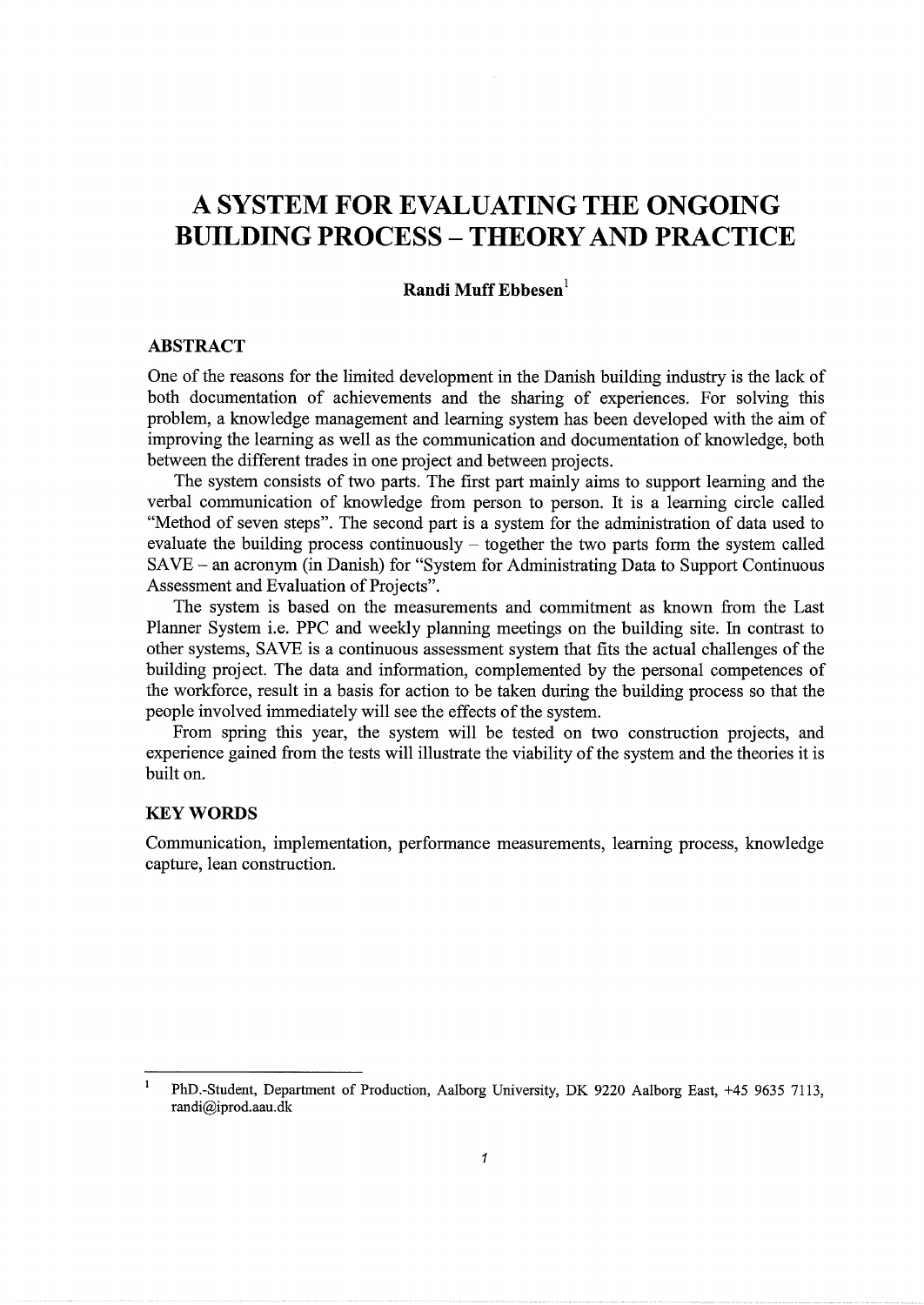# LEARNING AND KNOWLEDGE CULTURE IN CONSTRUCTION INDUSTRY

It has been argued that there is great potential in improving the building process (Taskforce 2000) and to exploit this many initiatives have been started in the Danish building sector (Bertelsen et al.). The different parties in these initiatives have often felt there is great potential in the ideas, but it has been difficult to improve or even copy the results on subsequent projects (SBI-rapport 316 1999; Anlægstekniskforening 2003). This could be due to the fact, that it is difficult to produce clear evidence of performance effects (Brensen 2001). This means it is hard for the participants of the initiatives to convince others in the sector to follow up on the improved building process.

According to Kasvi (2002) every project has several potential outputs:

- A product (or service) delivered for an internal or external costumer.
- Project knowledge concerning the product, its production and use:
	- o Technical knowledge concerning the product, its parts and technologies.
	- o Procedural knowledge concerning producing and using the product and acting in a project.
	- o Organisational knowledge concerning communication and collaboration.

Unfortunately, all outcomes but the Product are mostly ignored on building projects. The knowledge generated about the building process and organisation knowledge has seldom been documented (Alsted 2003). When the members of a team from a building project disperse, the knowledge accumulated at the project disperses with them. Considering the fact that the individuals are likely to split up after the project, they do not see a reason for making any effort to share the knowledge and document the experiences. Furthermore, it has not been clear to the participants what it meant to be a part of a learning process (Clausen 2002), which again leads to an undocumented building process.

A further problem is that knowledge from previously projects is not being sought before a new project is started or during the course of a building project (Taks Force 2000). The pull and push problem is illustrated in Figure 1.



Figure 1: Push and pull of knowledge between projects, Ebbesen  $\&$  Thomsen (2003).

Because of the lack of a push or/and pull of the knowledge mechanism between projects it is difficult to make continuous improvement between building projects, illustrated by the arrow.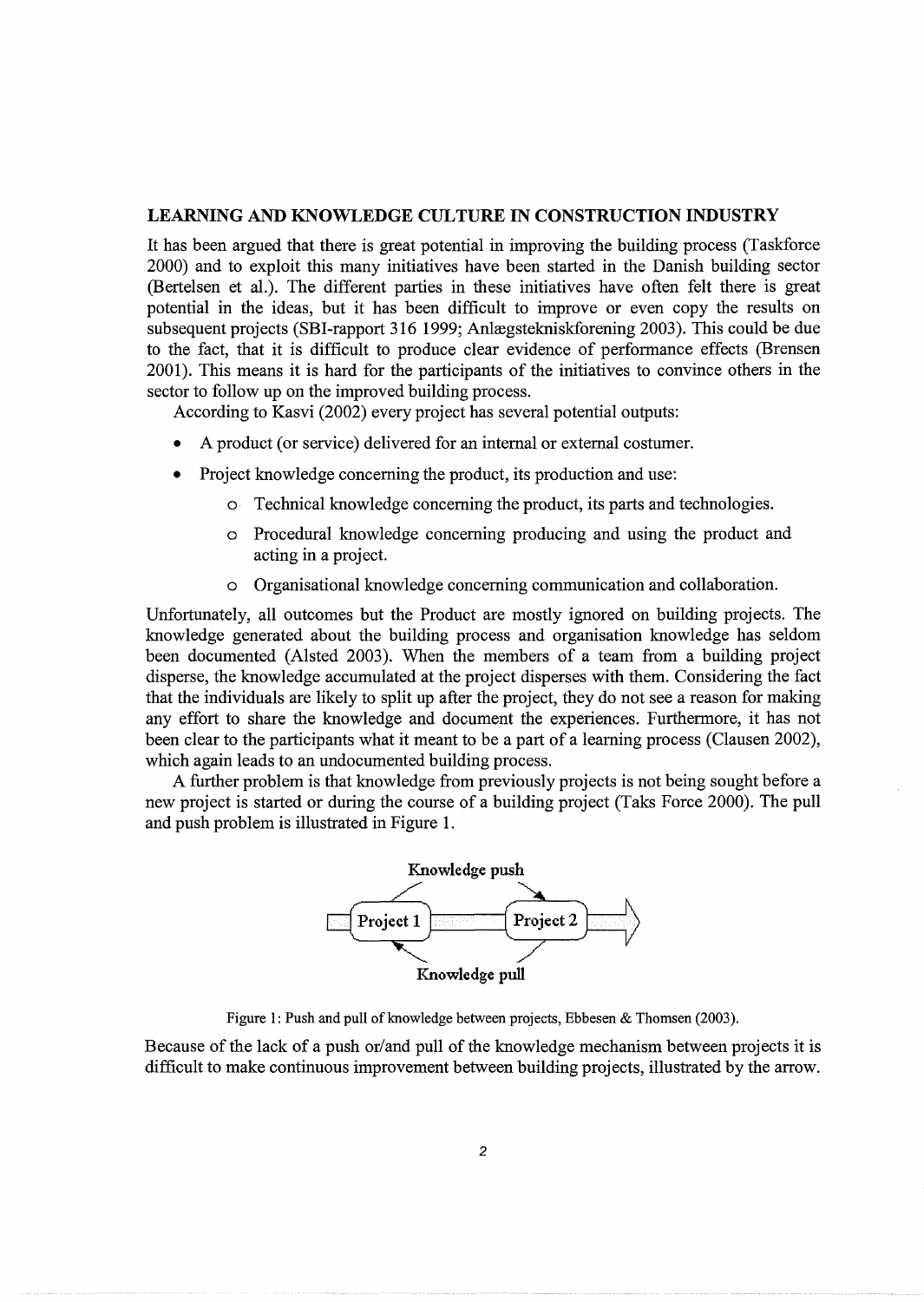In this paper, it is argued that even though there are many problems on the way to a better building process, there are still some improvements that could be done under given circumstances. One of these is to have a common learning process including both the push and pull of knowledge on the building project where all the different trades contribute their knowledge about the process.

# **LEARNING AND KNOWLEDGE TRANSFER IN PROJECT ENVIROMENTS**

There are many reasons for the inconsistency of knowledge transfer between projects. Schindler (2003) describes the problem as project amnesia, which is caused by:

- High time pressure towards the project's end (completion pressure, new tasks already wait for the dissolving team).
- Insufficient willingness for learning from mistakes of the people involved.
- Missing communication of the experiences by the involved people due to "wrong modesty" (with positive experiences) or the fear of negative sanctions (in case of mistakes).
- Lacking knowledge of debriefing methods. Underestimation of process complexity which a systematic derivation of experiences brings along.
- Lacking enforcement of the procedures in the project manuals.
- Missing integration of experience recording into project processes.
- Team members do not see a (personal) use of coding experience and assume to address knowledge carriers directly as more efficient.
- Difficulties in co-ordinating debriefings. Persons cannot be engaged for a systematic project conclusion, since they are already involved in new projects.

The knowledge documentation and communications is further complicated by the knowledge about the process mostly being tacit knowledge which is knowledge stored in the mind of the participants on the building project (Lin 2003), (Koskinen 2003), (Bresnen et al. 2001). The knowledge gathered at projects is mostly tacit knowledge bound to the people who are personally involved in the project (Schindler, 2003). Knowledge is not an abstract but is embodied in the individual, in other words, every thing known is known by somebody, so rather than turning to databases an individual seeks knowledge from trusted and capable colleagues (Koskinen 2003). All these factors: time pressure; lack of motivation for documenting the experience; missing skills and discipline and finally the type of knowledge to be disseminated makes a common learning experience difficult in project environments in general.

The learning process on a building project is also influenced by the nature of the building industry. The characteristics of the building industry are said to be; Temporary organisations; Site Production and the one-of-a-kind production, (Koskela 2000). Therefore, the learning process at the project is influenced by the transient cooperation between various trades. A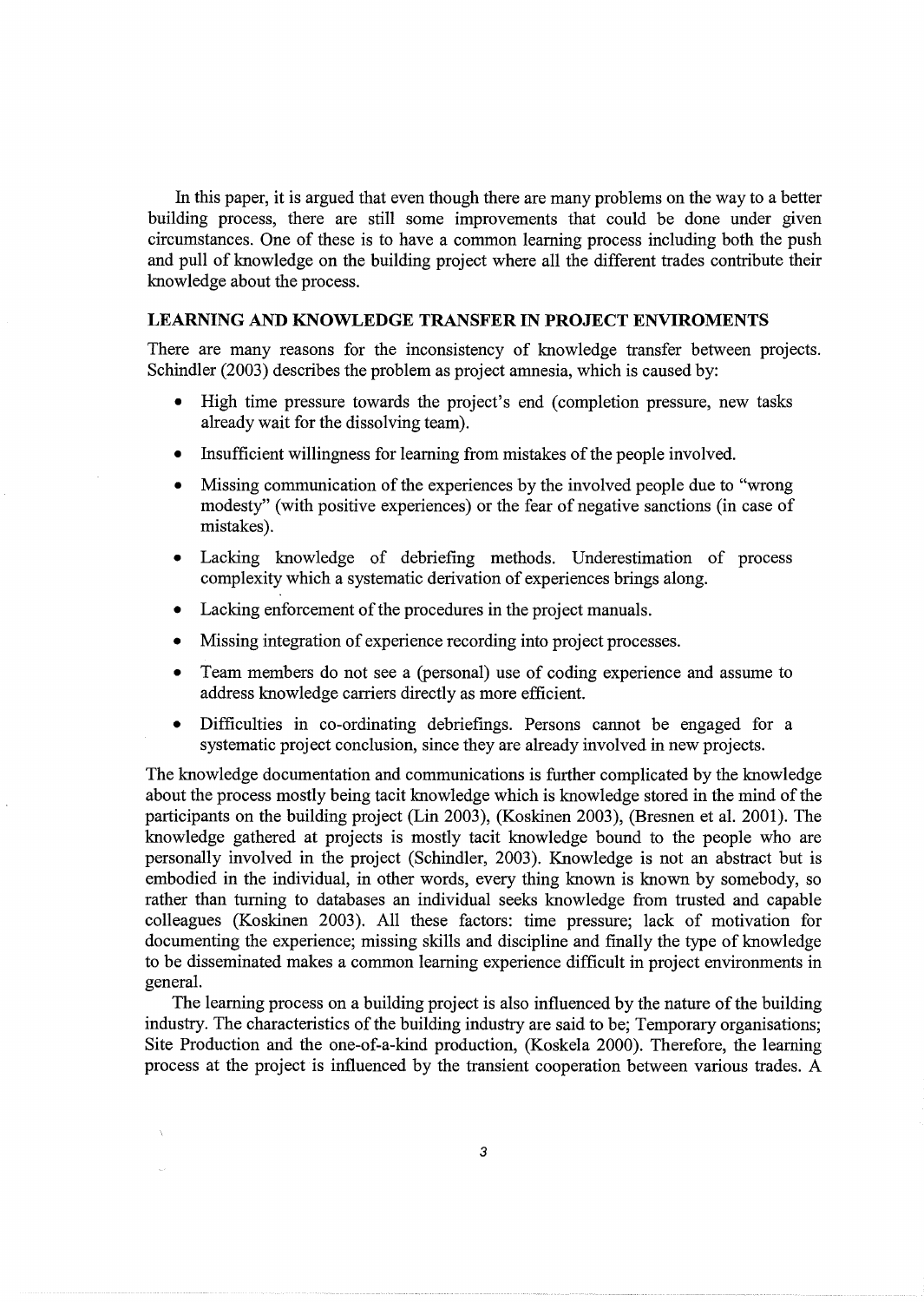team is put together for a single project where after the team members disperse along with the knowledge accumulated through the project.

Because of the temporality and the fragmented sector every participant in the building project, especially between different trades, has their own way of speaking and listening, which can lead to misunderstandings (Brensen, 2003), (Koskinen, 2003). This means that the outcome of a learning process through a discussion between various trades will be different for each person. Each will leave the discussion with his or her own opinion about what was said and concluded. It is also likely that at the end of the project the participants will keep in mind the latest problems and forget the good things that happened during the project.

Because of not having a common learning process and not having communicated the learning experiences among the trades, a sub optimisation between the trades is very likely to occur. Each participant will leave the project with a one-sided view of how the project went. The participant will hereafter try to influence the subsequent projects according to this person's experiences from the previous projects.

The building companies could save considerable costs, which result from redundant work and the repetition of mistakes, if they master the project learning cycle (Schindler 2003). Nevertheless, methods for learning at projects often rely on making a status on the project (Schindler, 2003) more than pointing out learning outcome and issues for further investigation and learning experiences. If there is any evaluation of the project, this often takes place after the project has ended, and possible by consultants (Schindler, 2003) because the project participants has moved on to other projects.

This paper presents a learning cycle and a tool for supporting the learning process at the ongoing project. The basis for the learning cycle is Lean Construction and especially the Last Planner System (Ballard 2000) and the Benchmarking System developed by The Benchmark Centre for the Danish Construction Sector (Byggeriets Evaluerings Center 2002). First, an introduction to the factors that supports the learning process at projects is given where after the cycle and the toll is presented. The terminology used in the following will come from a building site production to simplify the descriptions. Nevertheless, the ideas are meant to be used at all phases in a building process

## A **COMMON LEARNING PROCESS**

In this section a definition of *a common learning process* will be introduced. A common learning process results in a multi-faceted understanding for every project participant in the process and how their actions affect the building process (Ebbesen & Thomsen 2003). This understanding could be gained through discussions and communication about the building process. It does not mean that everyone must end up with the same opinion, but a greater understanding of the influences which one's actions or delays have on the work flow could prevent sub optimisation.

The learning process often consists of three elements:

- The different competences of the workers on the project
- Their experience from previous projects
- Experience from the current project.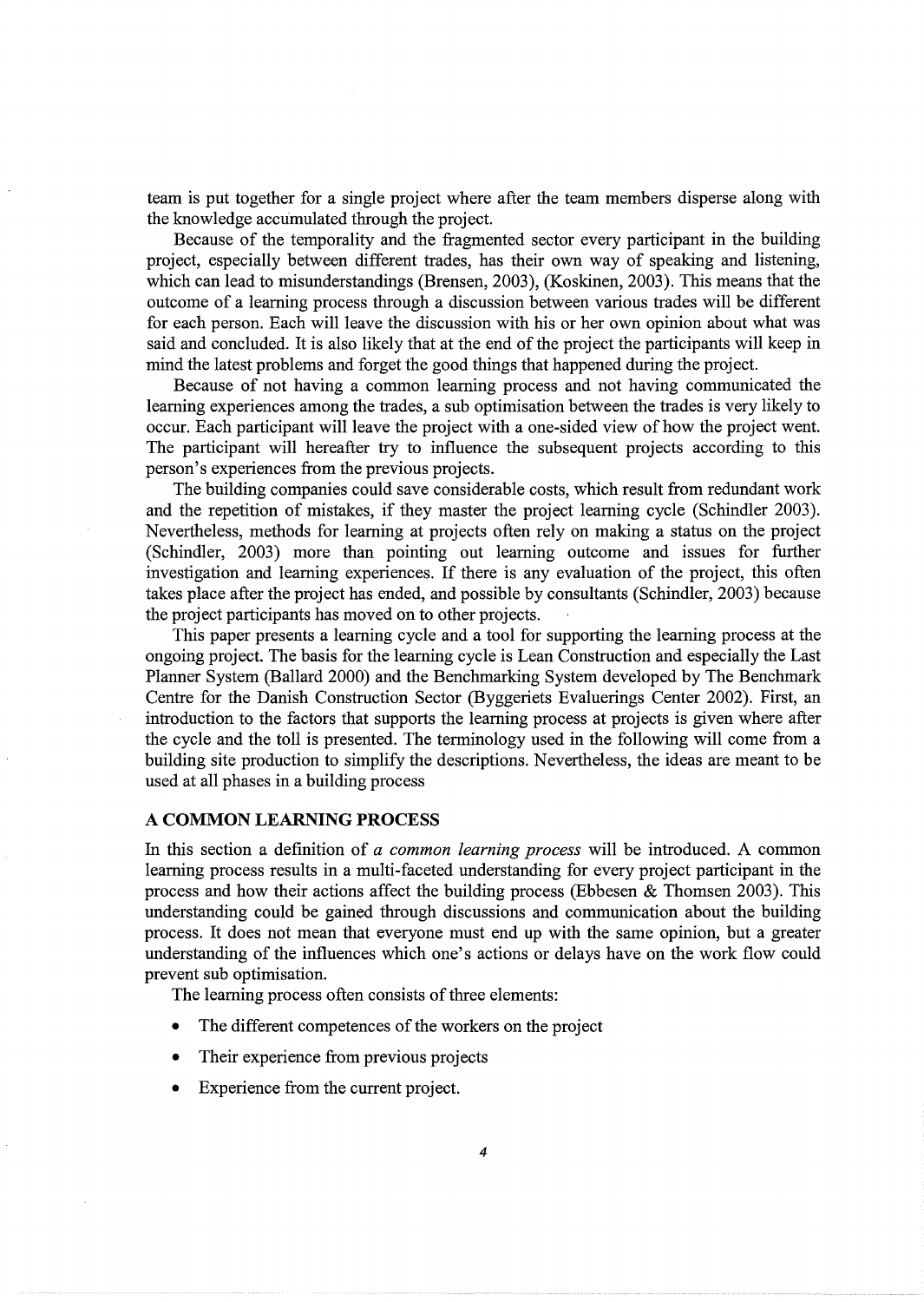The competences include for example the personals characteristics such as the stress tolerances (Koskinen, 2003). The experiences from previous and the current project include both explicit and tacit knowledge. Therefore, all three elements differ from person to person. If these three elements are the only topics of a discussion between the participants, each will leave the project with his own picture of the project. To have a common area of learning a neutral baseline for discussion must be established.

Data and information about the building process can be used to make such a neutral baseline for learning. Data and information about the process will often be considered more objective than statements from the other parties. With data and information to illustrate the work flow the discussion among the participants can start on common ground. In this way the discussions do not have to start revolving around problems which the different parties see from their own point of view. Instead the discussion starts with problems everyone can agree exist.



Figure 2: Illustration of elements in the common learning process, Ebbesen & Thomsen (2003).

The figure above illustrates the elements, which contribute to a common learning process. The two boxes at the top illustrate "Competence" and "Experience from previous projects", and these elements are individual for each person.

The two boxes "Experience from the current process" and "Data and information" are factors from the ongoing process. "Experience from the current process" is also an individual factor in contrast to "Data and information" which is an objective element in the common learning process.

#### **THE METHOD OF SEVEN STEPS**

From trainee experiences, the idea to a cyclic learning process emerged. The Method of Seven Steps was stepwise refined through presentation of the model and discussions with project managers, implementation consultants for Lean Construction, process managers at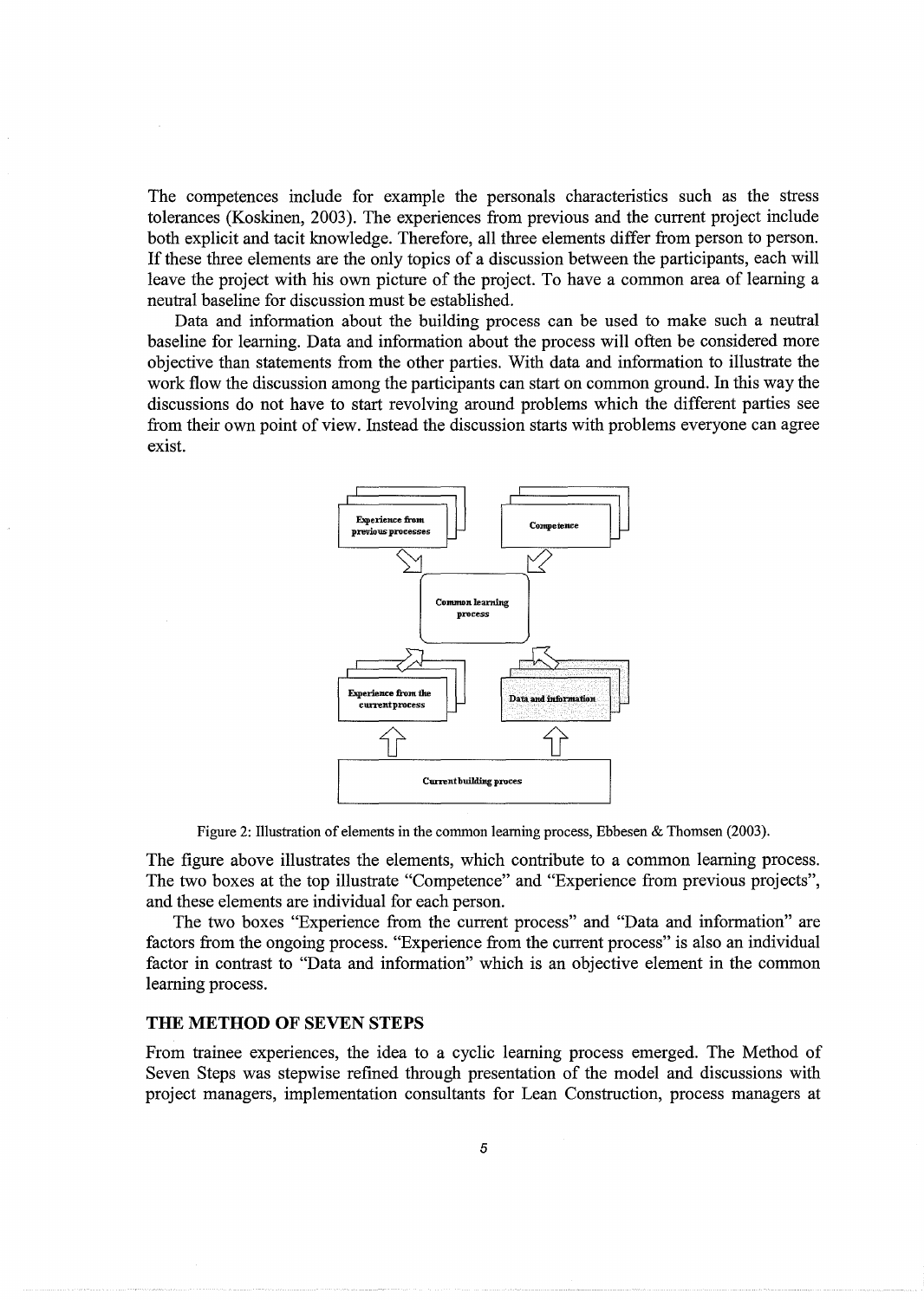and consultants from The Benchmark Centre for the Danish Construction Sector. The model was also presented at a network meeting for process- and project managers working with Lean Construction. In this way, the model was developed to fit the actual needs for learning and benchmarking system at Lean Construction building sites. In this section, a plan of action to support a common learning process is presented.

The requirements for the process are: There must be established an objective ground for discussion; the participants should be able to see short term advantages and sub optimisation must be prevented.

The following shows the steps in the learning process, the Method of Seven Steps, which should be established on the project.

- 1. Continuous assessment of the building process.
- 2. Gathering knowledge from other previous projects (pull of knowledge).
- 3. Evaluating the process at the end of the project.

In these three steps, all participating parties at the time should contribute to the relevant extent. The learning process also consists of four further steps that should be carried out within the different parties. In order to obtain the most value from the system these four steps should support dissemination and utilisation of the knowledge achieved through the project.

- 4. Evaluating the single building process within the company.
- 5. Evaluating the building processes which the company has participated in by comparison.
- 6. Evaluating and reformulating the project-related strategies in the company.
- 7. Deciding on which areas to explore and bring out further investigations on the coming building projects (push of knowledge).

This paper focuses on the activities at the building project and will, therefore, be concentrating on the first three steps. These three steps will be further explained in the following sections.

# **Continuous assessment of the building process**

In order to build the foundations for common learning, data and information must be considered as objective and relevant by all participants in the project. A way of ensuring this is to involve the participants in collecting and recording data from their own area of expertise. As with the Last Planner System (LPS) the craftsmen should be involved in collecting data on the process and in discussing problems that could arise during the project. As a result of involving all parties in collecting the data, the parties are committed to the process and the data can be considered as objective. In this way they know where the data comes from and what they are representing.

The impact on the workflow should furthermore be represented visually so that everybody can see and understand the problems and the improvements. The illustrations will show where the real problems are thus forming the starting point for discussion. This way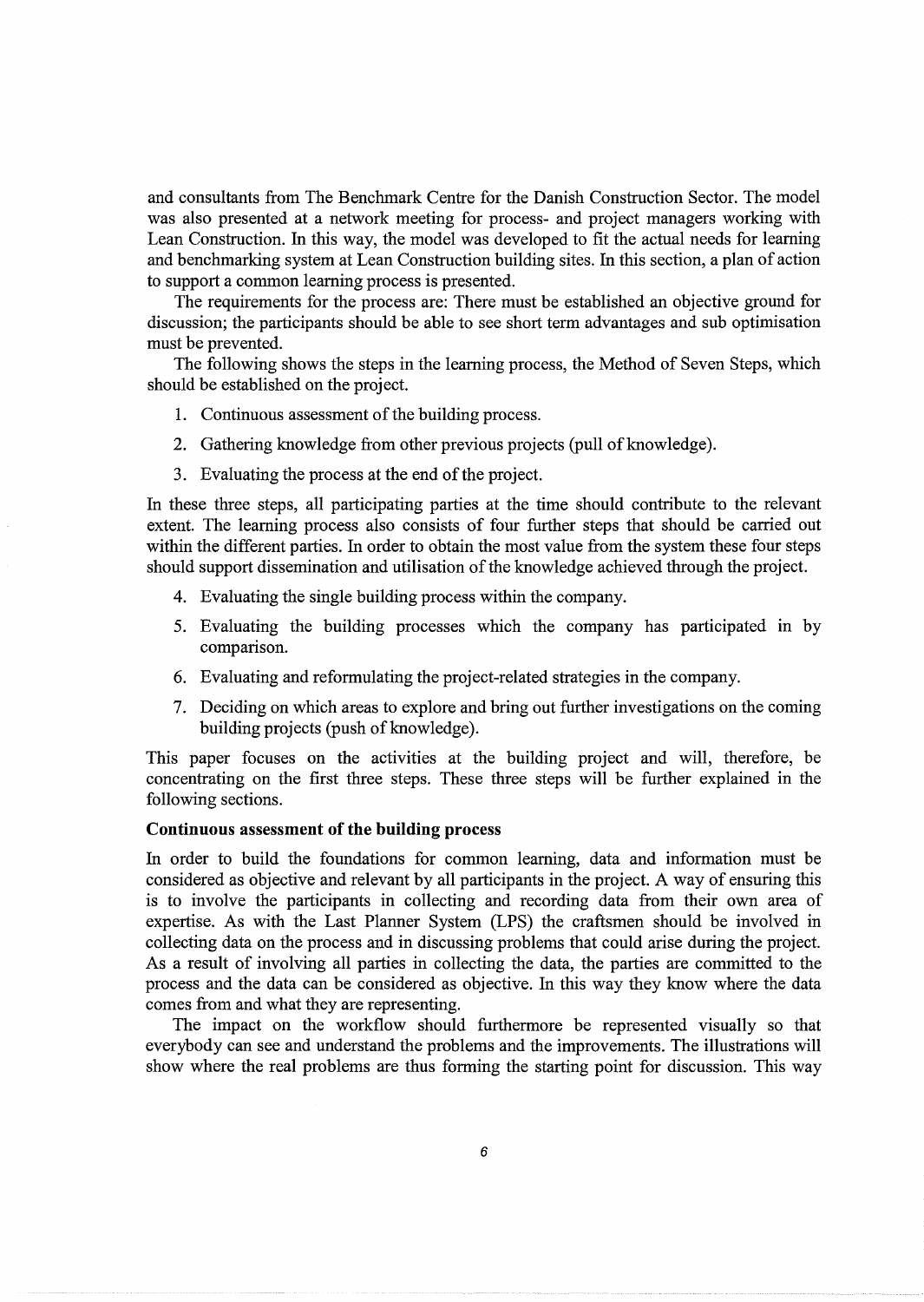objective data and information presented in diagrammatic form can be a common base for learning.

The assessment meetings should be held on a regular basis in order to achieve short term output improvements and to keep up the motivation (Schindler, 2003). By discussing the process on a regular basis, action can be taken to handle problems or to exploit emerging opportunities.

The data should be used in regular discussions about the building process and the work flow on the project with participation of all active parties. This could be the architect, consultant engineer, technical support and the main contractor in the design phase. In the construction phase it would more likely be the different sub contractors and the main contractor. By discussing the building process all trades can explain to the others what causes negative or positive effect on their workflow, and this way all trades obtain a greater overview of the building process. Knowledge depends off the point of observation (von Krogh 1996), therefore, it is crucial that the participants get the opportunity to explain their point of view on the situation. To this face-to-face communication is a very rich medium, because it allows immediately feedback and the understanding can be checked and interpretations corrected (Koskinen 2003).

Everyone can then contribute their own experiences and knowledge and discuss the causes of the problems. Furthermore, it is possible to utilise knowledge from previous experiences if the participants can easily recognise the problems, (See Figure 1). The weekly meetings also make a base for informal knowledge diffusion among the participants. This allows the participants to solve small problems and coordinate details in their work schedules, and thus avoid small issues to grow bigger.

# **Gathering knowledge from previous projects**

Every project is unique, but there are, to some extent, general characteristics, which could be used to categorise the problems, the solutions and experiences. Thereby, the experiences can be used on later projects when similar problems arise. As problems arise in a project the participants should seek knowledge about the problem before trying a new solution, which, perhaps, has been previously tried out with poor results. It should also be possible to seek knowledge about a certain type of project before it commences This knowledge could be sought from previous projects both within the specific company and from the different parties involved in the project.

Of course stored data can not solve all problems in a project. As shown in figure 2, the data only forms a foundation for learning and databases only complement the personal networks of those seeking answers to problems (Koskinen 2003). Useful experience and knowledge about the process is primarily stored in the minds of people, which means that one of the most important things is finding people who have the necessary knowledge about the problem or the improvements developed during a project. These people could then act as consultants for the building process.

# **Evaluating the process at the end of the project**

Often there is no final evaluation of the whole work process and if there is one it is likely to be an economic evaluation from a single company's point of view. To avoid sub optimisation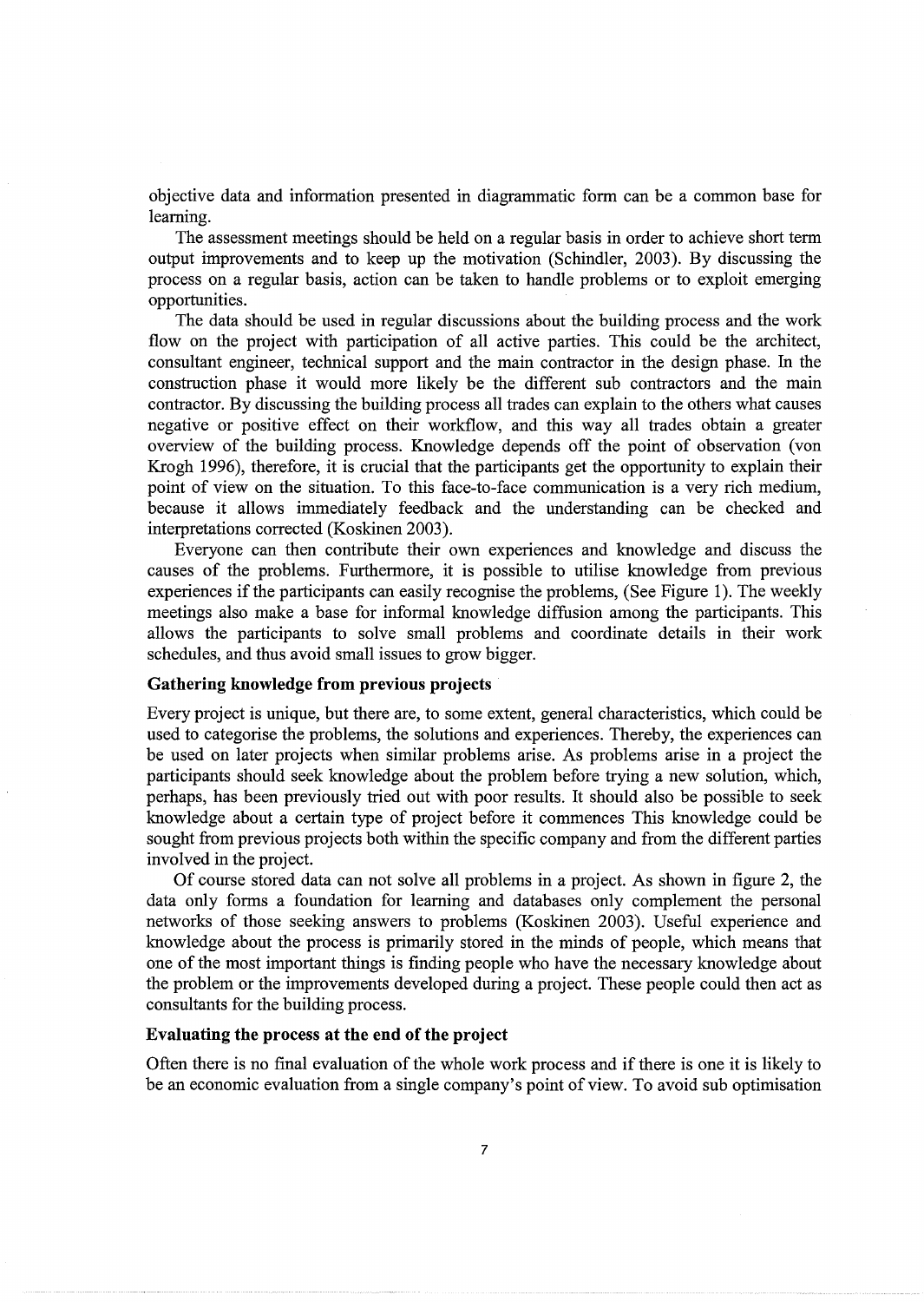a common evaluation of the project should be made as the project ends in order to obtain a common picture of the whole project period. Elements that went well and elements that could be optimised at later projects should be highlighted. This is perhaps the most important step in avoiding sub optimisation, so that the parties involved see the building project as a whole and not only from their own point of view.

With the same argument as at the first step, it is recommended that the evaluation start at a common baseline. This baseline could very well be the data and information from the process supplemented by the main points of the weekly discussions. If every person has become familiar with the data during the process, they will be inclined to accept the data as objective during the final evaluation. This also means that the evaluation can include the whole process and not just the last few months or weeks.

# **EXISTING SYSTEMS TO SUPPORT LEARNING**

To some extent systems that could provide the basis for a learning system, as described above, have been developed but the focus has never been on supporting a learning process throughout the project period. Two particular systems in Denmark could be relevant to examine at this point: The Last Planner System (Ballard 2000) and the Benchmarking System developed by The Benchmark Centre for the Danish Construction Sector (Byggeriets Evaluerings Center 2002).

The purpose of the Last Planner System (LPS) is to make planning more accurate during the project. It focuses on improving assignments to direct workers through continuous learning and corrective action, and to proactively cause work to flow across production units in the best achievable sequence and rate, (Ballard 2000). The Weekly Work Plan and the measurements of Percent Planned Completed (PPC) have provided a great deal of inspiration to this Paper. By involving the workers in collecting data from the work process and discussing the problems a forum for informal discussion and knowledge sharing between the trades has been created.

The weakness of PPC, according to the objective of this paper, is that PPC only measures the completed tasks during the past week compared to the number of planned tasks. This does not show the impact which the delays have had on the building process. The learning experience will therefore be based on what seems to be the problems instead of what really causes problems in the work flow: "...*supposing one team first measures it's PPC at 60 % and another at 30%. That doesn't mean very much. What matters is how rapidly each team learns to do better planning, the measure of which is the change in PPC.*" (Ballard & Howell 2003)

Compared to the structure of the learning system as described above, LPS involves representatives from the different parties continuously throughout the project. The system also gathers data and information about the process through the PPC measurements and uses discussions in the learning process. However, because of the limitations within the available data, the PPC (see the quotation above), the problems that occur are not prioritised in response to the impact on the work process. This could result in unimportant problems being discussed at the expense of more important problems. Neither does the PPC support a common evaluation of the process, because the data is only relevant at the time measured.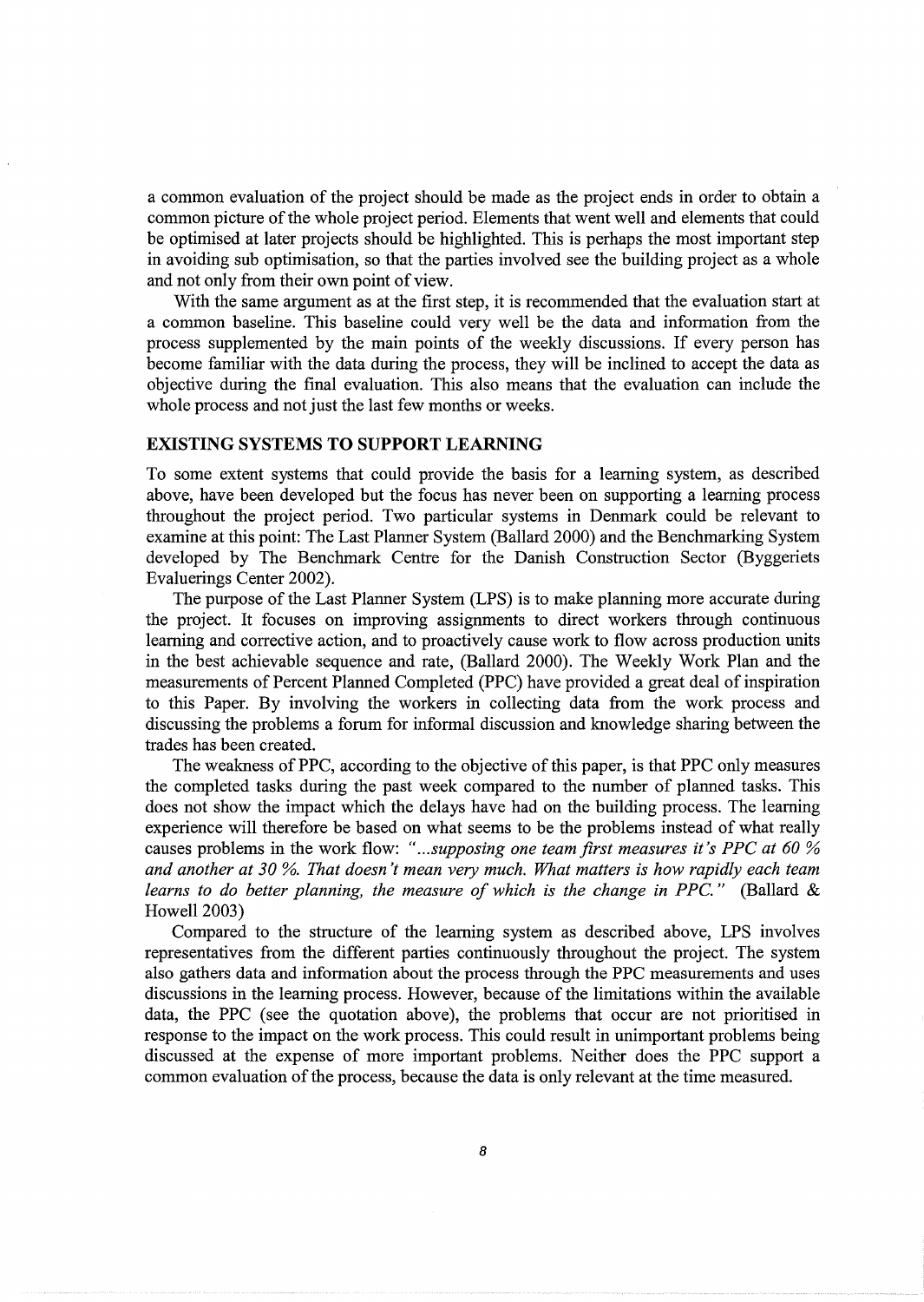Another system is the Benchmarking System<sup>2</sup> developed by The Benchmark Centre for the Danish Construction Sector<sup>3</sup>. The Benchmarking System collects both data from the projects and from the companies registered. The purpose of the system is to learn and communicate about best practice. The Benchmarking System makes it possible to compare two or more projects or companies using several parameters. This will in the future be used to identify best practice and the potential for further investigations.

The Benchmarking System challenges the building Industry at management level, and it encourages managers to disseminate the information from the system. It will take some time from the reporting of the data until conclusions can be made on a building project. In other words the system is focused on long term advantages and in organisational learning which does not match the requirements of a learning system with a focus on the specific project.

Together these systems comply with the requirements of a system to support a learning process, but they both have their weaknesses. Furthermore, the systems have significant influence on project management in the Danish Building Industry at the present time. Therefore, the two concepts should be included in a new learning system to keep the work load at a minimum on the projects.

# SAVE - A SYSTEM FOR SUPPORTING COMMON LEARNING AT BUILDING **PROJECTS**

 $\mathrm{SAVE}^4$  was developed by two students as a part of their Master Thesis in Building Management, at Department of Production, Aalborg University<sup>5</sup>. SAVE is a system for supporting learning in a project  $-$  it is not a replacement for the Last Planner System nor the Benchmarking System but a supplement to the two systems. The main objective of SAVE is to support a learning process in building projects with data and information about the work process with respect to the nature of the building industry. The system contains three types of data (see Figure 3). A brief description of each type of data is presented bellow.

<sup>&</sup>lt;sup>2</sup> The Benchmarking System is among other projects inspired by "Rethinking Construction"

<sup>3</sup> The Benchmark Centre for the Danish Construction Sector (Byggeriets Evaluerings Center) is a business foundation, established by a wide range of the players within the construction sector in order to promote the quality and the efficiency within the sector. (www.byggeevaluering.dk)

<sup>4</sup> SAVE is an acronym for "system for administrating data to support continuous assessment and evaluation at projects" (in Danish).

<sup>5</sup> Randi Muff Ebbesen and Kim Staunstrup Thomsen. Each of the students has through the final year achieved practical experience from a consultant and a contractor company respectively. They also attended several courses in Lean Construction, and had an instructor who worked with implementing Lean Construction on an everyday basis. Furthermore, some of the project results have been presented at The Benchmark Centre for the Danish Construction Sector and at several contractor companies and the responses have been included in the final report. Now Kim S. Thomsen is working within a contractor company and Randi M. Ebbesen is a PhD- student. The Master Thesis can be viewed at www.byginord.dk (in Danish)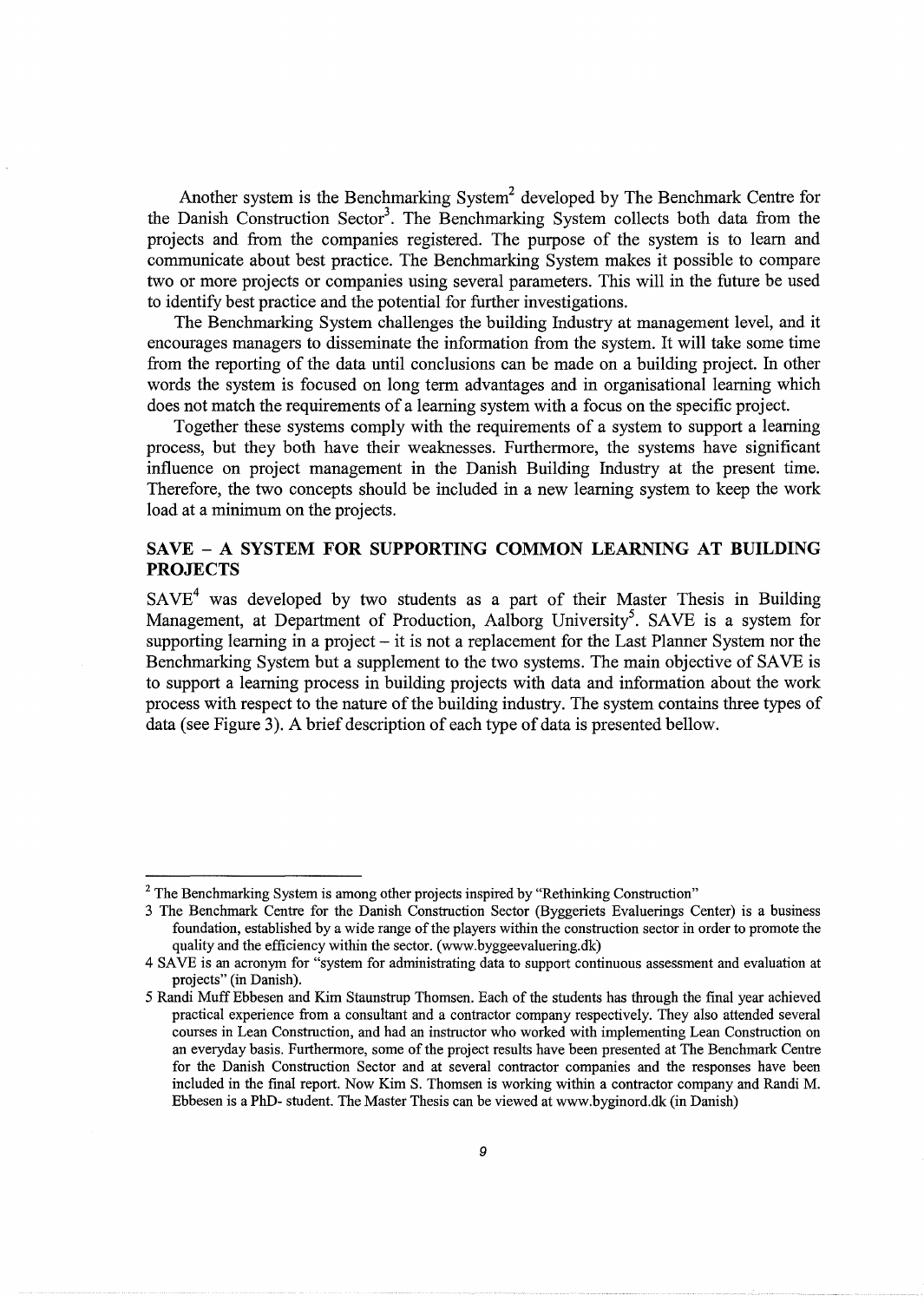| <b>Project Data</b>          |               |   |  |     |   |                                                        |
|------------------------------|---------------|---|--|-----|---|--------------------------------------------------------|
|                              |               |   |  |     |   |                                                        |
|                              |               |   |  |     |   | <b>Continuous Basic Data - the Seven Preconditions</b> |
|                              | $\mathbf 2$ . | 3 |  | - 5 | 6 |                                                        |
| <b>Continuous Focus Data</b> |               |   |  |     |   |                                                        |

Figure 3: The structure of SAVE

# **Project Data**

The Project Data is used to describe the building project. Project Data categorise the project and thereby make data and information from one project available for project managers on subsequent projects. By using the Project Data the project manager can seek information and data from previous projects. The information and data could contain description of relevant experience from problems encountered or innovations employed which could be useful on a current project. The manager could also track down people with knowledge about a certain problem or particular types of projects and use these people as consultants.

Examples of Project data: Renovation project, 2-storey, the company name of the client and all the trades involved, contract value etc.

# **Continuous Basic data**

The Continuous Basic Data (CBD) is the main element in SAVE. CBD is used to measure the impact of different factors on the work flow.

Like in the Last Planner System the foremen gather at weekly meetings to plan the activities for the following week. This plan consists of an estimate of the number of workinghours necessary to complete the task and an estimate of time of the completion time for the task. If the task is not planned to be completed in the following week, the foreman should estimate the percentage of the task that is completed at the end of the week.

At the following meeting, the foremen register which tasks they did complete, as planned, in the past week. If there have been any delays the foremen should estimate by how many working hours the task was delayed and the reason for the delay.

# $CBD =$  Hours delayed Hours planned for the task

The Continuous Basic Data is the delayed working hours divided by the planned working hours. This number can be calculated both for a specific trade and for the whole project that week.

This way the delay is shown in relation to the planned work that week. Furthermore, the reasons for the greatest impact on the flow can be spotted and addressed. e.g. a CBD for missing information about the design can be measured for the carpenter or for the whole project the past week.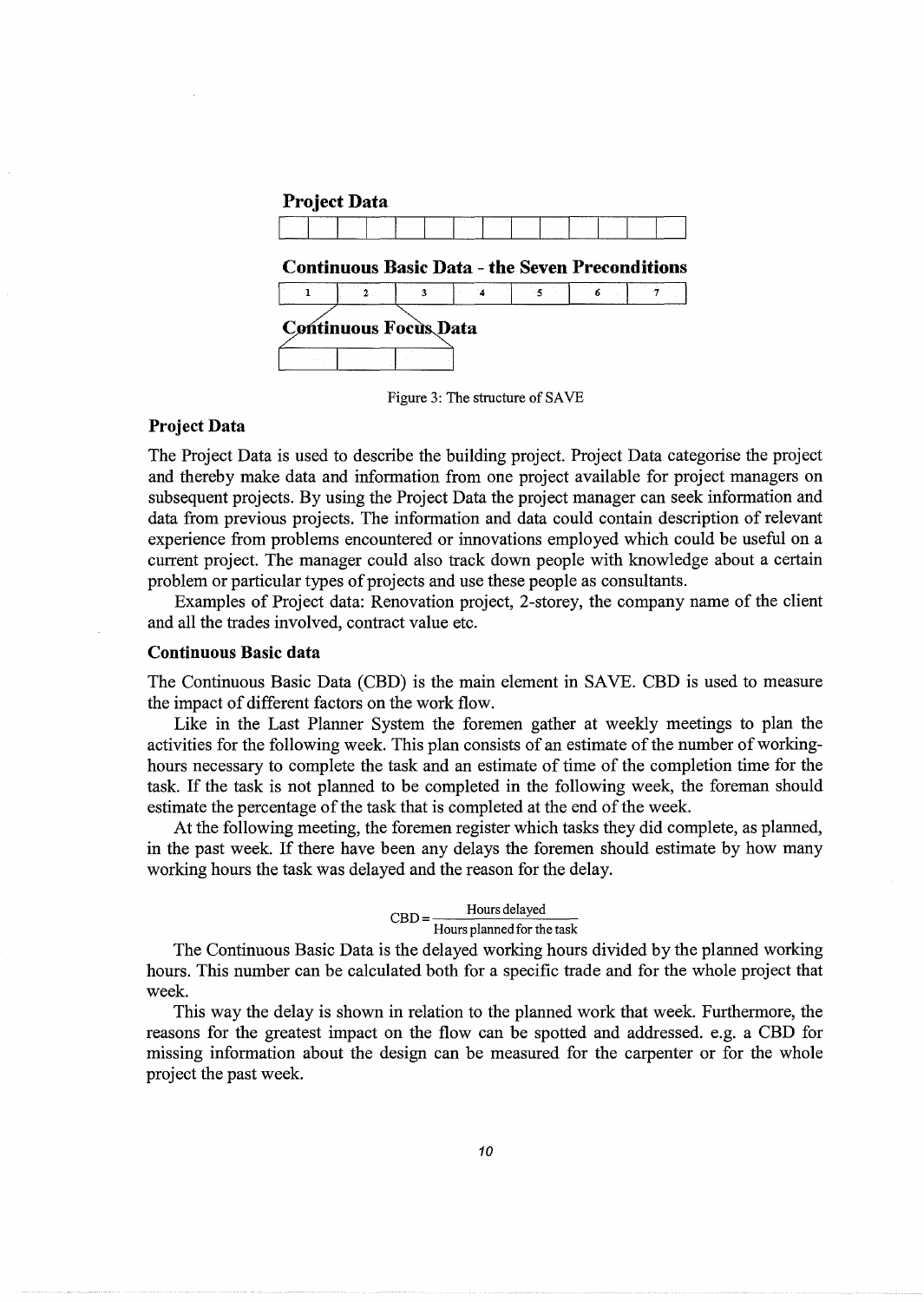There are seven preconditions for performing a task, (Koskela 2000): (a) construction design; (b) components and materials; (c) workers; (d) equipment; (f) space; (g) connecting work; and (h) external conditions.

The causes for almost all delays can be categorised as a shortfall in one or more preconditions. Thus, the basic measurement should only consist of categorising the delays according to the preconditions.

The CBD-measurements should be presented as diagrams showing the impact on the workflow from one of the seven preconditions. Visual representation of the results provides an overview and makes it possible for everyone to see deterioration and improvements in the building process.

#### Continuous Focus Data

The Continuous Basic Data is always held up against the seven preconditions. But if, week after week, it shows that the main reason for delays is missing information about the construction design, the CBD for "Construction Design" should be spilt up into, for example, 3 Focus Data: Information from the consultant engineer; information from the main contractor and information from the client. These more detailed measurements could then help identify the real reason for a problem, or for monitoring the effect of an improvement in, for example, the information flow.

This more specific data should only be applied in the period used for exploring the causes of a problem. When the cause is identified, this data should not be recorded any further in order to keep the workload to a minimum.

# SAVE AND THE EXISTING SYSTEMS

There are many similarities between SAVE and LPS. The difference is that the measurement of PPC in LPS is meant to hold the various trades to their mutual agreements made in the weekly meeting. SAVE both requires the trades to keep their agreements and to demonstrate the impact of a broken agreement or shortfall in one of the seven preconditions has on the workflow at the project.

SAVE focuses on learning. By involving all parties in measuring the impact on the flow; by visual representation of the impact and by discussing the causes for delays the participants get a more detailed and holistic view of the building process. Everyone see the same problems through the measurements and they see the effects of the action taken to rectify the problems.

SAVE is built on the same assumptions as Last Planner of Production Control System, and the actions taken to measure the CBD are almost the same as PPC. In that way SAVE could be considered a module to Last Planner of Production Control System which focuses on learning.

There are also some similarities between the Benchmarking System and SAVE. Both systems have a focus on communication and learning, but the time frame is different. Despite that, the two systems can have a common interface which can secure data from SAVE being reported to the Benchmarking System.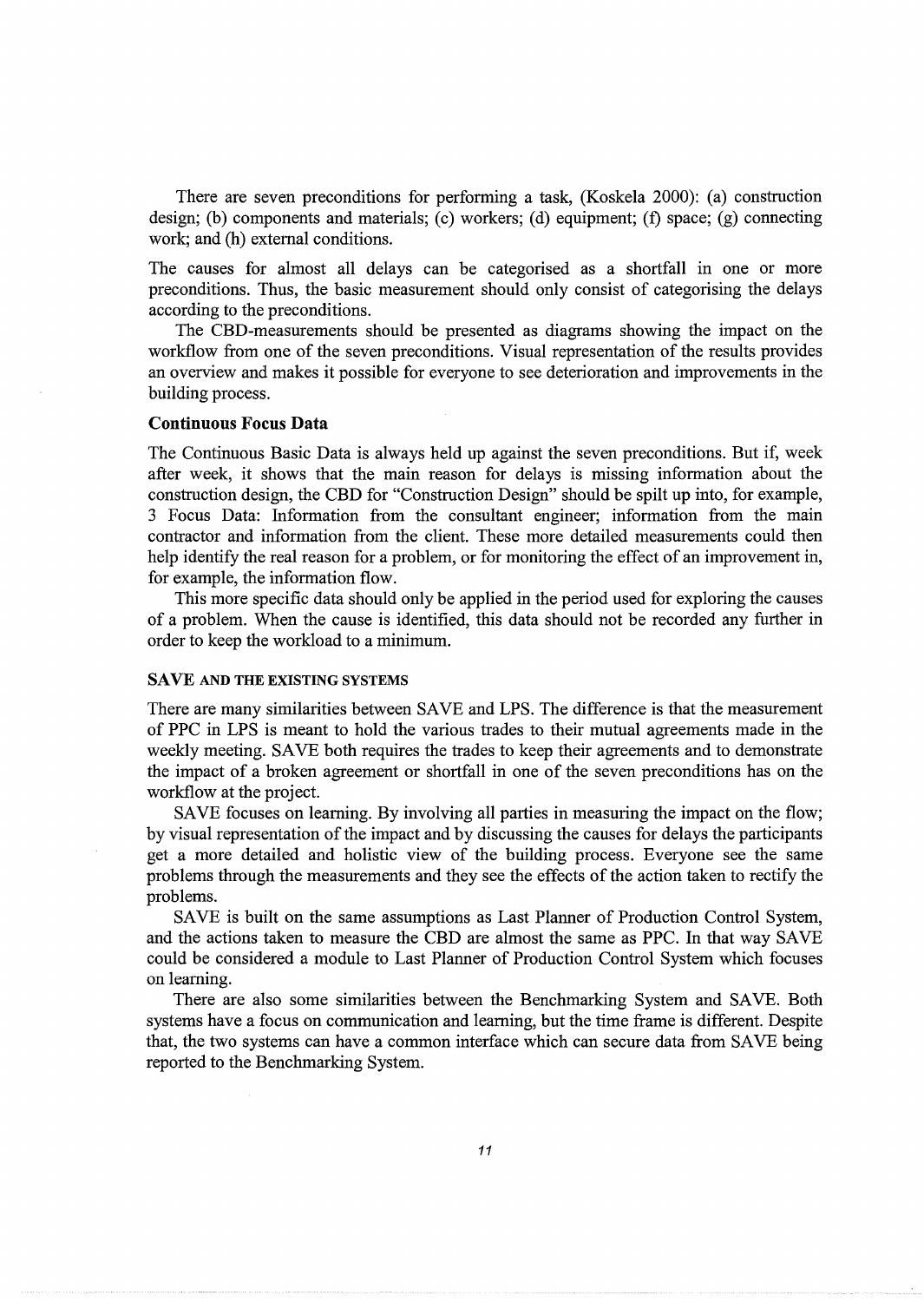#### APPLICATION **OF SAVE**

During their Master Degree Project two students<sup>6</sup> are testing SAVE at two different building projects. Their project is not yet completed, but the results to date from one of the projects will be presented in this section.

The building project testing on is a new building of a plant for DKr 680 mill. SAVE is tested at one sub contract at DKr 44 mill. which include all foundation and concrete. The team consists of a project manager, a chartered surveyor, two work managers, two foremen and approximately 50 workers.

The decision to implement SAVE at the project was made by the project manager and the aim was to ensure a more accurate planning process. Before implementation of SAVE the Master plan, which was made by the Head of Planning, was not revised according to delays in the working process.

The system was implemented in steps. First the foremen and work managers were introduced to the principles of planning the work for the following week and recording the reasons for delays according to the seven preconditions. In the next step, they also estimated the use of working hours and the delay in hours. Through the period of implementing and testing the system students took part of the weekly planning meetings. Furthermore, they spent time talking to the foremen and workers to help them plan their work for the following week.

This method of implementation meant that the foremen got used to the principles and that they always had a broad overview of the system. It also meant that the students who introduced the system could adjust the system to the conditions at the site. The stepped implementation also had the consequence that there was no visual outcome from the planning and the collection of data in the first phase. This affected the motivation, but as soon as the diagrams were made they served as a basis for discussion.

The main barriers for implementation were that the people involved were not used to planning the work in detail for the forthcoming week. They were used to moving the workforce from task to task according to the work pressure and bottlenecks. This meant that it was difficult to estimate how many work hours they would use for one task or how many hours a task would be delayed.

After using SAVE for a few months, it showed that the main reasons for delays for one of the crews were the weather and shortage of workmen because of illness. After confronting the project manager with the data it was decided to hire two more workers on to the crew. The project manager would probably have discovered the need for the workers anyway, but with the system the need became visible much earlier and action was taken before the delays had crucial impact on the workflow.

The system started a friendly competition between the two crews, but it also meant that the foremen sometimes "forgot" to record tasks in the week's plan so that they could gain a higher score. However, after explaining that SAVE was not for evaluating the performance and capacity of foremen and workers, but only a tool for improving the common learning process and the planning, this problem vanished.

<sup>6</sup> Simon Sundahl Mortensen and Thomas Nergaard Christensen, Master Students at Department of Production, Aalborg University.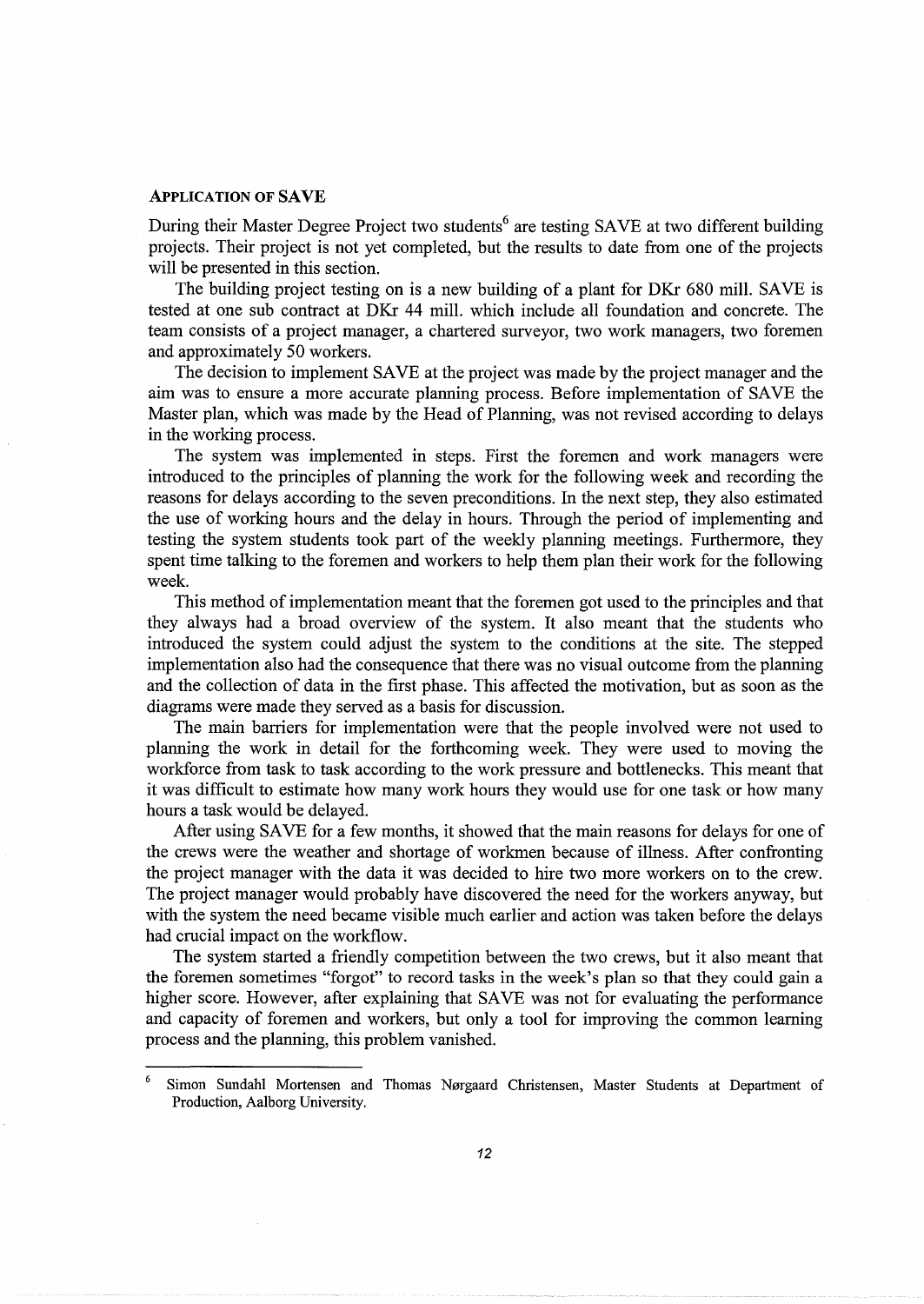#### EVALUATION OF THE APPLICATION OF SAVE

The provisional testing of SAVE shows great importance of getting reliable data from the system. If the data is not reliable it will not give an accurate picture of the working process, and this means the discussion will be initiated by imaginary problems. Therefore, it is very important to pay attention to the reliability of the data. It should on the other hand be remembered that the main objective of SAVE is to support a learning process and not to collect accurate data for a research project. In other words, some flexibility around the data should be allowed as long as, for example, the delays are estimated after the same procedure each week.

Regarding securing the reliability of the data, several potential difficulties have been highlighted. Firstly, it has shown that it is important that the workers and foremen at the building project are familiar with the concepts of Last Planner System. If the participants are not used to these procedures or in planning the work for the following week in detail they cannot get reliable data from the system. The experience from the application of SAVE here by stated that application of SAVE require Last Planner to be implemented at the project.

It is also crucial that the managers are 100% committed to the implementation and use of the system. In some cases the managers have not been given the necessary support to implement either SAVE or Lean Construction. These managers do not see the potential in the systems and are unlikely to call on the workers to participate in collecting data.

A challenge for implementing SAVE is to handle the fact that SAVE will give the participants more paper work than usual. This can sometimes lead to frustration among, for example, the craftsmen who would prefer to be out on the building site. However, if the workers see the purpose of the data collection and the subsequent discussions they will make an effort to record reliable data.

# DISCUSSION

It is too early to conclude if SAVE can actually initiate a learning process at building projects. However, indications show that some kind of learning process is initiated. For example, at the building project mentioned above a reason for many delays was that the foremen often underestimated the tasks because they did not pay enough attention to the instructions. As a consequence they started examining the instructions more carefully before estimating the time needed for each task.

For the time being the primary complication regarding the implementation of SAVE has been to make the crews and managers comprehend the system and to secure reliable data. By first implement the Last Planner System, these complications would have been diminished. From the experiences with the application, it is recommended to understand SAVE as an addition to Last Planner System that focuses on ongoing learning based on performance measurements. The results of the system will not be fully visible until the system is a natural part of the planning process.

If SAVE is used on more than one project, the effect of push and pull of knowledge will start to be visible. All participants own the data of one project and it is up to the involved companies to ensure that the knowledge is carried forward to next project. Again, it should be kept in mind that the data is only a support for the learning process. The actual learning and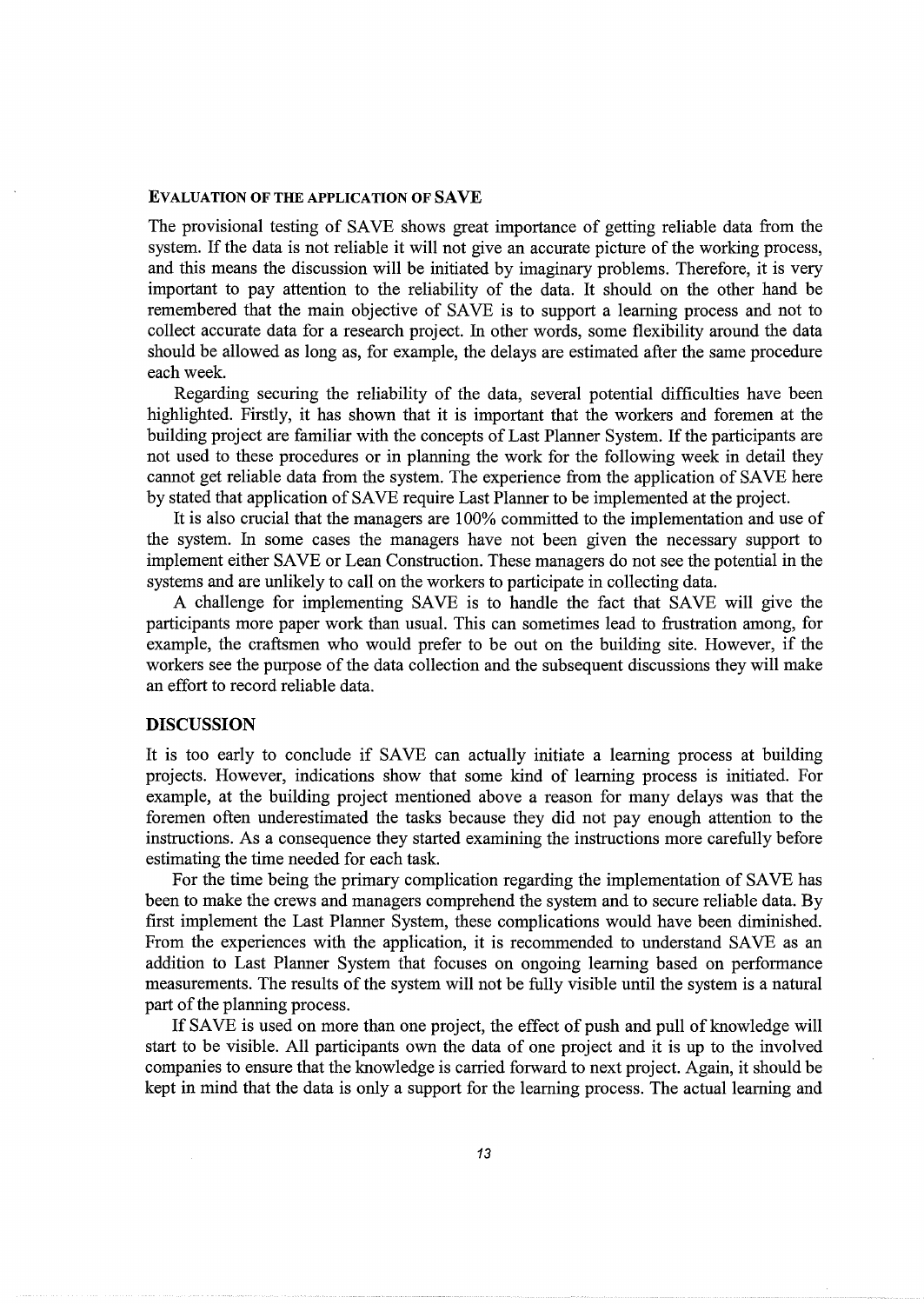creation of knowledge takes place in the minds of the participants. If someone remembers something about a certain aspect of a building project the data should guide him to find more information about the experiences from previous projects. Perhaps he can find a person within his own company who has dealt with a similar problem, or he can be inspired by documented solutions.

However, in order to gain useful knowledge from earlier projects the data must be reliable and the users of the data must have the competence to think in abstractions because no building projects are the same.

It was also argued that SAVE could be used in order to secure knowledge about successful improvements. The part of SAVE, that is focused on collecting data, is mostly concentrating on finding potential improvements and not on defining success, so SAVE alone will not be able to push knowledge about successful improvements from one project to another. However, if the elements in the development initiative are properly documented the results could be evaluated through SAVE. By viewing the outcomes of SAVE in context with the documentation from the project the development initiative can be evaluated. The weekly discussions about the workflow and the building process can also be used to raise the participants' consciousness regarding the effect of the initiative.

There remains, however, the challenge of finding a systematic way to secure knowledge between projects for continuous improvement of the building process. This will be the objective of my PhD-thesis.

#### **CONCLUSION**

SAVE was developed to support an ongoing learning process in respect of the nature of the building industry. This learning process should be initiated by involving the participants in the project in collection of data from the building process by investigating what causes delays and discussing the results of the data processing.

The system is being implemented at two building projects, and so far the results from both projects show some barriers but also a great deal of potential. A precondition for using SAVE is that LPS is implemented. However, the use of LPS is not always fully understood and the principles are still new for many managers. In these cases, SAVE would only lead to frustrations because it is not possible to collect reliable data.

Despite the challenges in implementing SAVE, the system also shows great potential. By using SAVE attention is paid to the problems that have the most impact in the work flow and action can be taken earlier than usual this being a more proactive approach.

# **ACKNOWLEDGMENTS**

I wish to thank Kim S. Thomsen, my partner during the development of SAVE, and Thomas N. Christensen and Simon S. Mortensen, for giving me useful comments and criticism after testing the system at two building sites.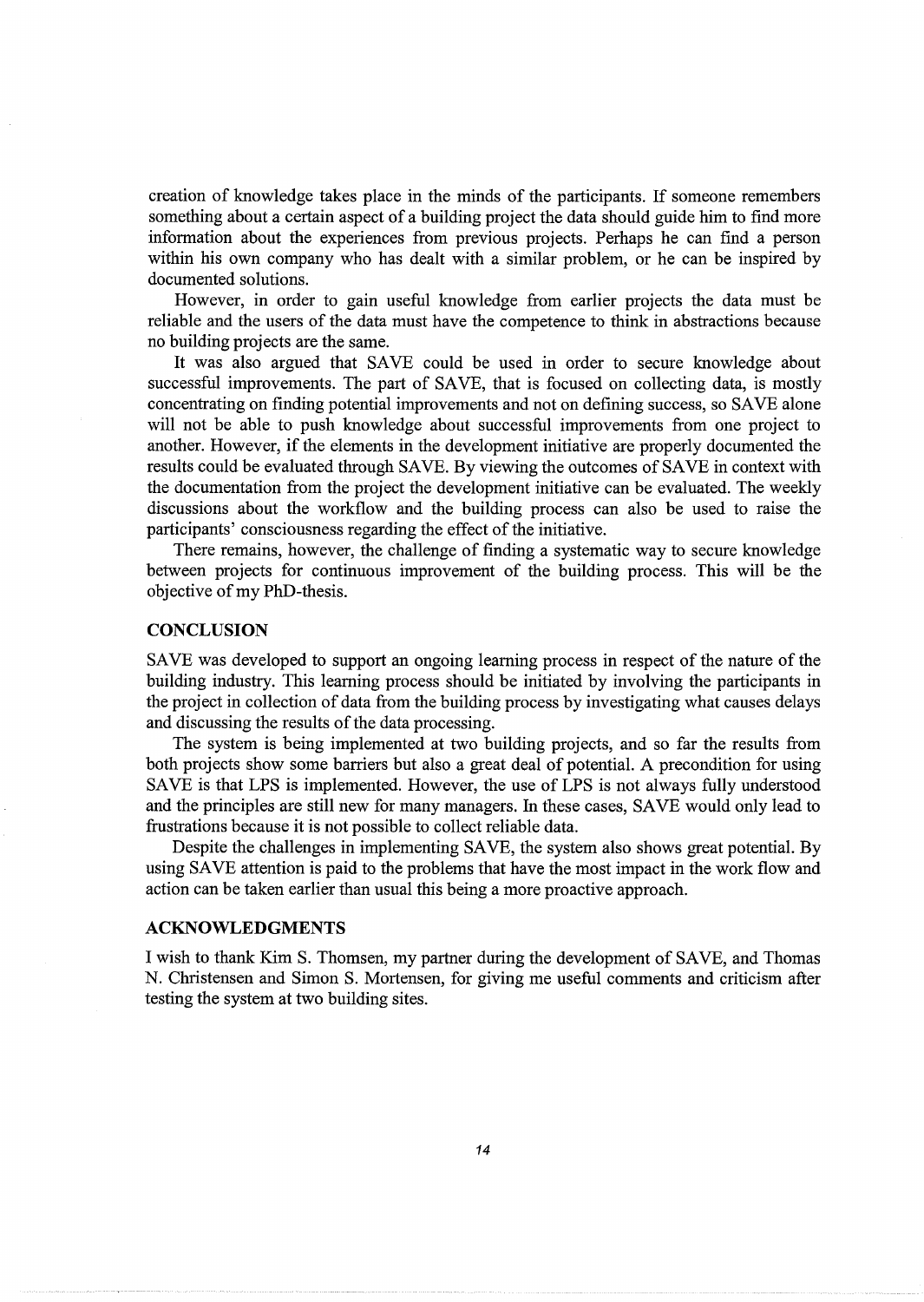# **REFERENCES**

Alsted (2003). "Kvalitativ undersøgelse af byggeriets udførende virksomheders læring og behov for videnformidling" Alsted Research a/s for Fonden Realdania. (in Danish).

Anlægstekniskforening (2003), "Anlægsteknik 2 – styring af byggeprocessen".

- Ballard, G. & Howell, G. (2003). "An update on last planner", Proceedings of the 11th annual conference of the International Group for Lean Construction.
- Ballard, G. (2000) "The last planner system of production control", PhD.-Thesis, University of Birmingham
- Bertlesen, S., Christoffersen, A, Jensen, I. & Sander, D. "Studies, Standards and Strategies in the Danish Construction Industry Implementation of Lean Principles".
- Bresnen, M. & Marshall, N. "Understanding the diffusion and application of new management ideas in construction", Engineering, Construction and Architectual Management 8 (2001) 335-345
- Brensen, M, Edelman, L., Newell, S., Scarbrough, H. & Swan, J. "Social Practice and the management of knowledge in project environments" International Journal of Project Management 21(2003) 157- 166.
- Byggeriets Evaluerings Center (2002) "Byggeriets Nøgletalssystem", (available at: www.byggeevaluering.dk)
- Clausen, L (2002) "Innovationsprocessen i byggeriet, fra ide til implementering i praksis", Danmarks Tekniske Universitet, (in Danish)
- Ebbesen & Thomsen (2003) "SAVE løbende opfølgning på byggeprocessen", a final master thesis at Department for Production, Aalborg University, (Avilable at www.byginord.dk) (in Danish).
- Henriksen, L. (2001) "Videndeling en forandringsproces snarere end en teknologisk udfordring – implementering af videndeling", Ledelse & erhvervsøkonomi  $1/2001$  (In Danish)
- Howell, G. & Macomber, P.E.H. (2002) "A Guide for New Users of the Last PlannerTM System,-Nine steps for success" (Second draft), Lean Project Consulting, Inc.
- Kasvi, J., Vartiainen, M. & Hailikari, M. "Managing knowledge and knowledge competences in projects and project organisations", International Journal of Project Management 21(2003) 571-582.
- Koskela, L. (1992) "Application of the new production philosophy to construction", Stanford University.
- Koskela, L. (2000) "An exploration towards a production theory and its application to construction", VTT Building technology, Technical research center of Finland.
- Koskinen, K. U., Pihlanto, P., Vanharanta, H. (2003), "Tacit knowledge acquisition and sharing in a project work context" International Journal of Project Management 21(2003) 281-290.
- Larsen, H. & Mouritsen, J. (2001) "Vidensledelsens 2. bølge en recentrering af vidensledelse gennem vidensregnskabet", Ledelse  $\&$  erhvervsøkonomi 1/2001 (In Danish)